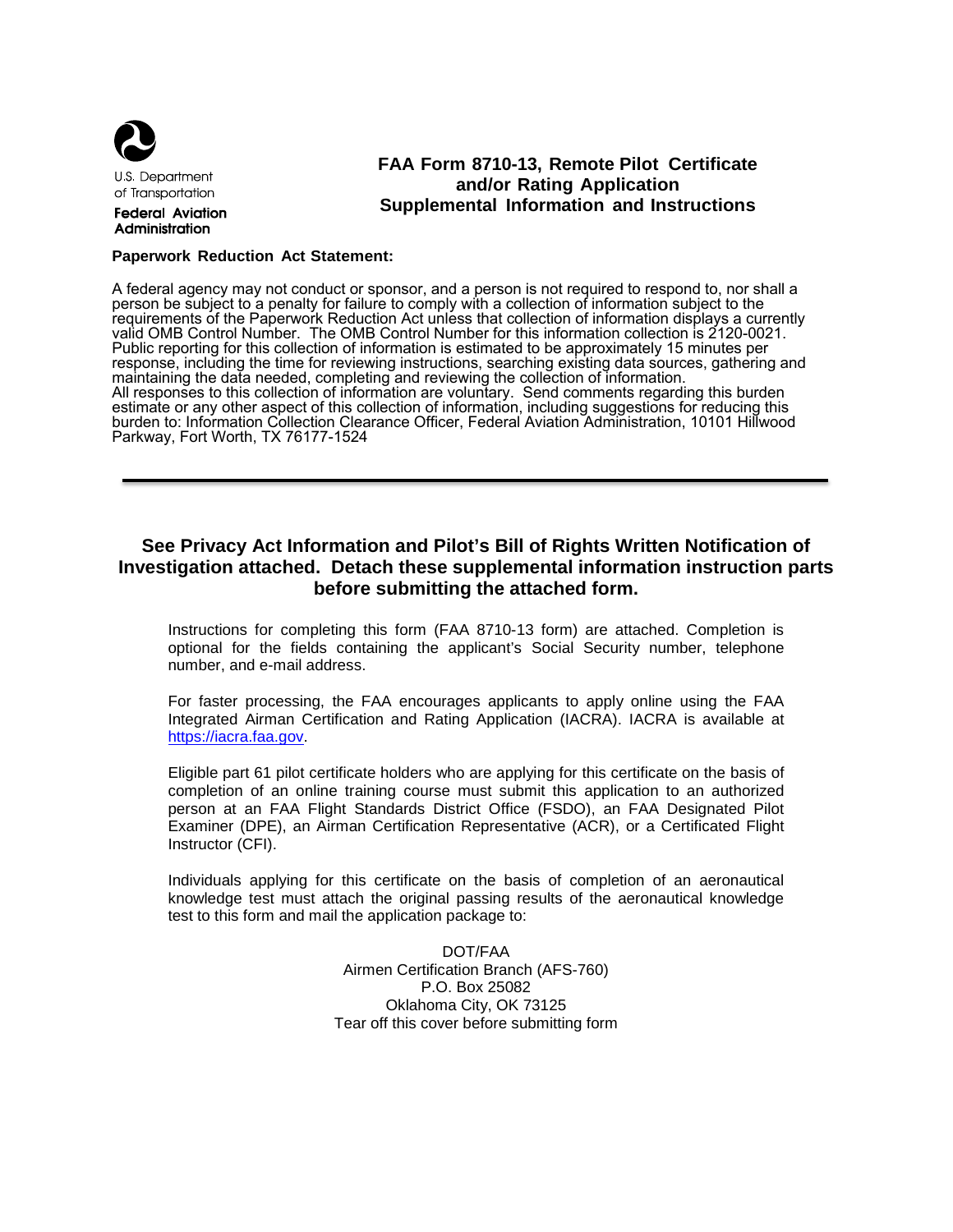# **REMOTE PILOT CERTIFICATE AND/OR RATING APPLICATION**

#### **PRIVACY ACT STATEMENT:** This statement is provided pursuant to 5 U.S.C. § 552(a):

The authority for collecting this information is contained in 49 U.S.C. §§ 106(g), 40113, 44702, 44703, 44709, 44710,  $44711(a)(2)(A)$  44709 and 14 CFR Parts 61 and 107, subpart C. The principal purpose for which the FAA intends to use the information is to identify and evaluate your qualifications and eligibility for the issuance of an airman certificate and/or rating. Submission of the data is mandatory, except for the applicant's Social Security Number, telephone number, and email address, which are optional. Failure to provide all required information will result in the FAA being unable to issue you a certificate and/or rating. The information collected on this form will be included in a Privacy Act System of Records known as DOT/FAA 847, titled "Aviation Records on Individuals" and will be subject to the routine uses published in the System of Records Notice for DOT/FAA 847 (see www.dot.gov/privacy/privacyactnotices), including:

- (a) Providing basic airmen certification and qualification information to the public upon request. Examples of basic information include:
	- The type of certificate(s) and/or rating(s) held, limitations, date of issuance, and certificate number;
	- The status of the airman's certificate (i.e., whether it has been amended, modified, suspended or revoked for any reason);
	- The airman's home address, unless requested by the airman to be withheld from public disclosure per 49 U.S.C. 44703(c)(2);
- (b) Using contact information to inform airmen of meetings and seminars conducted by the FAA regarding aviation safety.
- (c) Disclosing information to the National Transportation Safety Board in connection with its investigation responsibilities.
- (d) Providing information about airmen to Federal, State, local and tribal law enforcement agencies when engaged in an official investigation in which an airman is involved.
- (e) Providing information about enforcement actions or orders issued thereunder to Federal agencies, the aviation industry, and the public upon request.
- (f) Making records of delinquent civil penalties owed to the FAA available to the U.S. Department of the Treasury and the U.S. Department of Justice (DOJ) for collection pursuant to 31 U.S.C. 3711(g).
- (g) Making records of effective orders against the certificates of airmen available to their employers if the airmen use the affected certificates to perform job responsibilities for those employers.
- (h) Making airmen records available to users of FAA's Safety Performance Analysis System (SPAS), including the Department of Defense Commercial Airlift Division's Air Carrier Analysis Support System (ACAS) for its use in identifying safety hazards and risk areas, targeting inspection efforts for certificate holders of greatest risk, and monitoring the effectiveness of targeted oversight actions.
- (i) Making records of an individual's positive drug test result, alcohol test result of 0.04 or greater breath alcohol concentration, or refusal to submit to testing required under a DOT-required testing program, available to third parties, including current and prospective employers of such individuals. Such records also contain the names and titles of individuals who, in their commercial capacity, administer the drug and alcohol testing programs of aviation entities.
- (j) Providing information about airmen through the Civil Aviation Registry's Comprehensive Airmen Information System to the Department of Health and Human Services, Office of Child Support Enforcement, and the Federal Parent Locator Service that locates noncustodial parents who owe child support. Records in this system are used to identify airmen to the child support agencies nationwide in enforcing child support obligations, establishing paternity, establishing and modifying support orders and location of obligors. Records listed within the section on Categories of Records are retrieved using Connect: Direct through the Social Security Administration's secure environment.
- (k) Making personally identifiable information about airmen available to other Federal agencies for the purpose of verifying the accuracy and completeness of medical information provided to FAA in connection with applications for airmen medical certification.
- (l) Making records of past airman medical certification history data available to Aviation Medical Examiners (AMEs) on a routine basis so that AMEs may render the best medical certification decision.
- (m) Making airman, aircraft and operator record elements available to users of FAA's Skywatch system, including the Department of Defense, the Department of Homeland Security (DHS), DOJ and other authorized Federal agencies, for their use in managing, tracking and reporting aviation-related security events.
- (n) Other possible routine uses published in the Federal Register (see Prefatory Statement of General Routine Uses for additional uses (65 FR 19477-78) For example, a record from this system of records may be disclosed to the United States Coast Guard (Coast Guard) and to the Transportation Security Administration (TSA) if information from this system was shared with either agency when that agency was a component of the DOT before its transfer to DHS and such disclosure is necessary to accomplish a DOT, TSA or Coast Guard function related to this system of records.

### *Your signature on this form (FAA Form 8710-13) acknowledges that you received the Pilot's Bill of Rights Written Notification of Investigation at the time of this application.*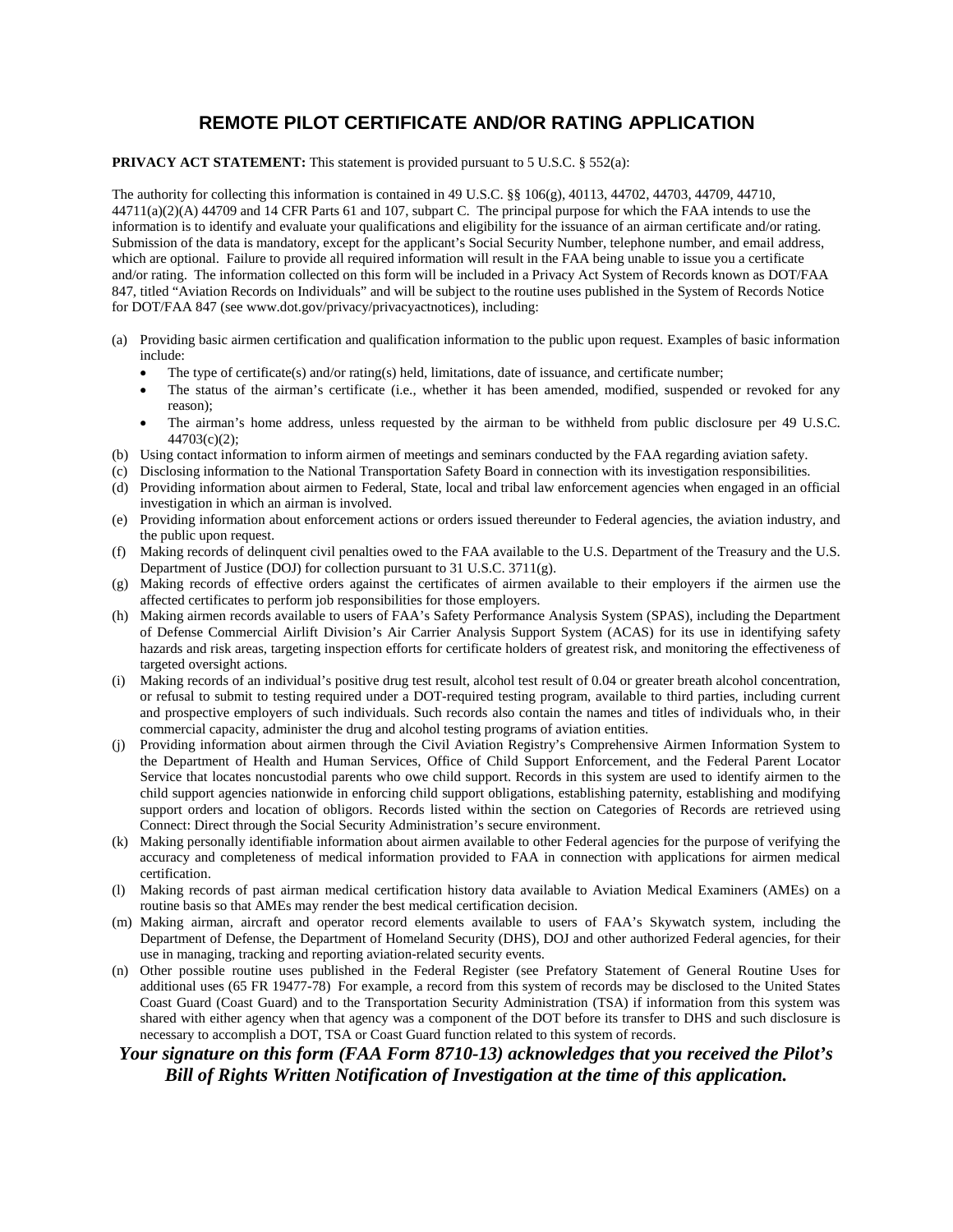## **PILOT'S BILL OF RIGHTS WRITTEN NOTIFICATION OF INVESTIGATION**

The information you submit on the attached FAA Form 8710-13, Airman Certificate and/or Rating Application, will be used by the Administrator of the Federal Aviation Administration as part of the basis for issuing an airman certificate, rating, or inspection authorization to you under Title 49, United States Code (U.S.C.) section 44703(a), if the Administrator finds, after investigation, that you are qualified for, and physically able to perform the duties related to the certificate, rating, or inspection authorization for which you are applying. Therefore, in accordance with the Pilot's Bill of Rights, the Administrator is providing you with this written notification of investigation of your qualifications for an airman certificate, rating, or inspection authorization:

• The nature of the Administrator's investigation, which is precipitated by your submission of this application, is to determine whether you meet the qualifications for the airman certificate, rating, or inspection authorization you are applying for under Title 14, Code of Federal Regulations (CFR) part [107.](javascript:openPage()

• Any response to an inquiry by a representative of the Administrator by you in connection with this investigation of your qualifications for an airman certificate or rating may be used as evidence against you.

• A copy of your airman application file for this date is available to you upon your written request addressed to:

> Federal Aviation Administration Airmen Certification Branch, AFS-760 P.O. Box 25082 Oklahoma City, OK 73125-0082

(If you make a written request for your airman application file, please provide your full name, date of birth or airman certification number for identification purposes and the date of application.)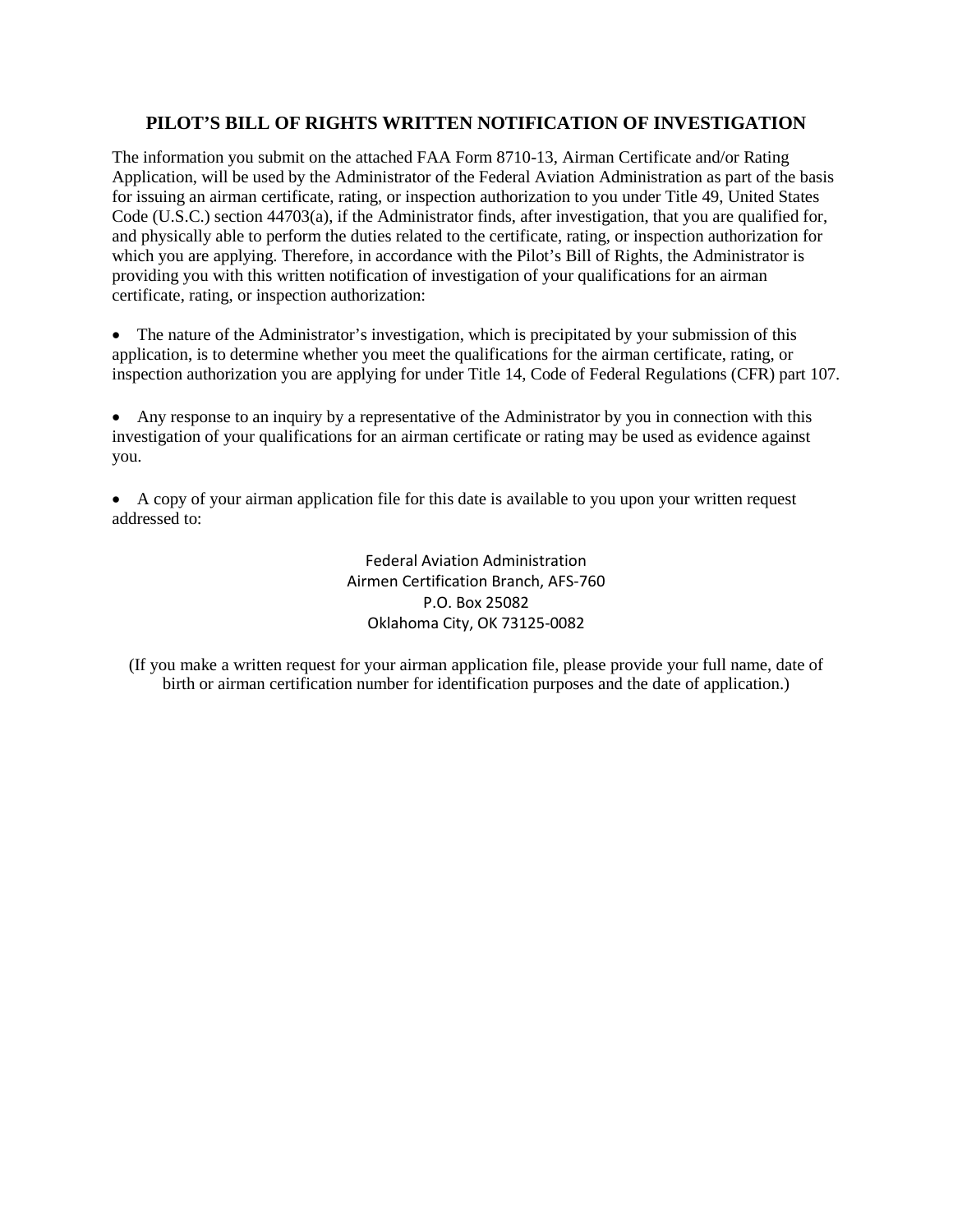### **REMOTE PILOT CERTIFICATE AND/OR RATING APPLICATION INSTRUCTIONS FOR COMPLETING FAA FORM 8710-13**

**I. APPLICATION INFORMATION.** *Mark "X" in all appropriate blocks(s).*

**Note:** *Please enter all dates in eight digits as MM/DD/YYYY. Use numeric characters, (e.g. 08/29/2016).*

**Block A. Name.** Enter full legal name. (Last, First, Middle) If your full legal name is more than 50 characters, use no more than one middle name for record purposes. Do not change the name on subsequent applications unless it is done in accordance with 14 CFR part 107.77(a). If you do not have a middle name, enter "NMN". If you have a middle initial only, indicate "Initial only." Indicate if you are a Jr., II, or III.

**Block B. Social Security Number.** Enter either your 9-digit social security number, "Do Not Use"; or "None" if you are not a US citizen. If entering a social security number, only enter a 9-digit U.S. Social Security Number (Optional). See supplemental Privacy Act Information.

**Block C. Date of Birth.** Enter your date of birth in the following format: MM/DD/YYYY. Check for accuracy. Verify that DOB is the same as it is on any other FAA certificate you may hold.

**Block D. Place of Birth.** If you were born in the USA, enter the city and state where you were born. If the city is unknown, enter the county and state. If you were born outside the USA, enter the name of the city and country where you were born.

**Block E1. Residential Address**. Enter your complete residential address. This must include street number, city, state, and zip code. If the applicant has a foreign address, the country must be stated. If a residential address does not exist, a map or written directions to the applicant's physical residence must be attached to the application. Verify that the numbers are not transposed**.** 

**Block E2. Mailing Address.** Enter your mailing address, if different than block E1. This may be a residence, post office box, rural route, flight school address, personal mail box (PMB), commercial address, or other mail drop location, as applicable. The address provided in block E2, if any, will be printed on the permanent airman certificate. If you want your airman certificate mailed to an address other than provided in blocks E1 or E2, you will need to provide instructions on a separate attachment or in the remarks section of the form.

**Block F. Citizenship/Nationality.** Mark USA if you are a US Citizen or legally naturalized US Citizen. If you are not a US citizen, mark "Other" and enter the country where you are a legal citizen. To claim Dual Citizenship, you must present appropriate documentation of citizenship for each country.

**Block G. Sex.** Mark either Male or Female as appropriate.

**Block H. Height.** Enter your height in inches. Example: 5'8" would be entered as 68 in. No fractions, use whole inches only.

**Block I. Weight.** Enter your weight in pounds. No fractions, use whole pounds only.

**Block J. Hair Color.** Spell out the color of your hair. Choose from the following: bald, black, red, brown, blond, gray, or white. If you wear a wig or toupee, enter the color of your hair under the wig or toupee.

**Block K. Eye Color.** Spell out the color of your eyes. Choose from the following: blue, brown, black, hazel, green, or gray.

**Block L. Do you read, speak, write and understand the English language?** Mark yes or no.

**Block L1. If you answered "No" to question 'L', are you unable to read, speak, write, or understand the English language due to medical reasons?** Mark yes or no. If you answer "Yes" an operating limitation will be placed on the certificate. Please provide an explanation of the medical condition. You may include an attachment if necessary.

**Block M. Do You Hold or Have You Ever Held An FAA Pilot Certificate?** Mark yes or no. If "Yes", complete Blocks M1, M2, and M3.

**Block M1. Grade of Certificate.** Enter the grade of the FAA pilot certificate you hold (i.e., Student, Recreational, Private, Commercial, or ATP). DO NOT enter flight instructor certificate information.

**Block M2. Certificate Number.** Enter your current FAA certificate number as it appears on the pilot certificate.

**Block M3. Date Issued.** Enter the date your pilot certificate was last issued.

**BLOCK M4. Flight review requirements specified in §61.56**. This includes a flight review or alternative methods specified in in paragraphs (d), (e), and (g) of §61.56. Mark yes or no.

**BLOCK M5. Date of Last §61.56 Flight Review or equivalent**. Enter date flight review or equivalent activity completed.

**Block N. Narcotics Drugs**. Mark yes or no. Only mark "Yes if you have actually been convicted. If you have been charged with a violation which has not been adjudicated, mark "No". If you marked "Yes", please provide the date of final conviction and an explanation of the offense. You may include an attachment if necessary.

**Block O. Have you ever been denied a remote pilot certificate for any reason?** Mark yes or no. If you marked "Yes", please provide the reason for the denial. You may include an attachment if necessary.

**Block P. Do you have reason to know that you have a physical or mental condition that would interfere with the safe operation of a small unmanned aircraft system?** Mark yes or no.

#### **II**. **CERTIFICATE OR RATING APPLIED FOR ON BASIS OF: Block A. Completion of a knowledge Test.** (Attach knowledge test results with application)

**Block B. Completion of a training course.** (Attach training course completion certificate with application)

#### **III. APPLICANT'S CERTIFICATION.**

- A. Signature. Sign your name.
- B. Date. The date you signed the application.